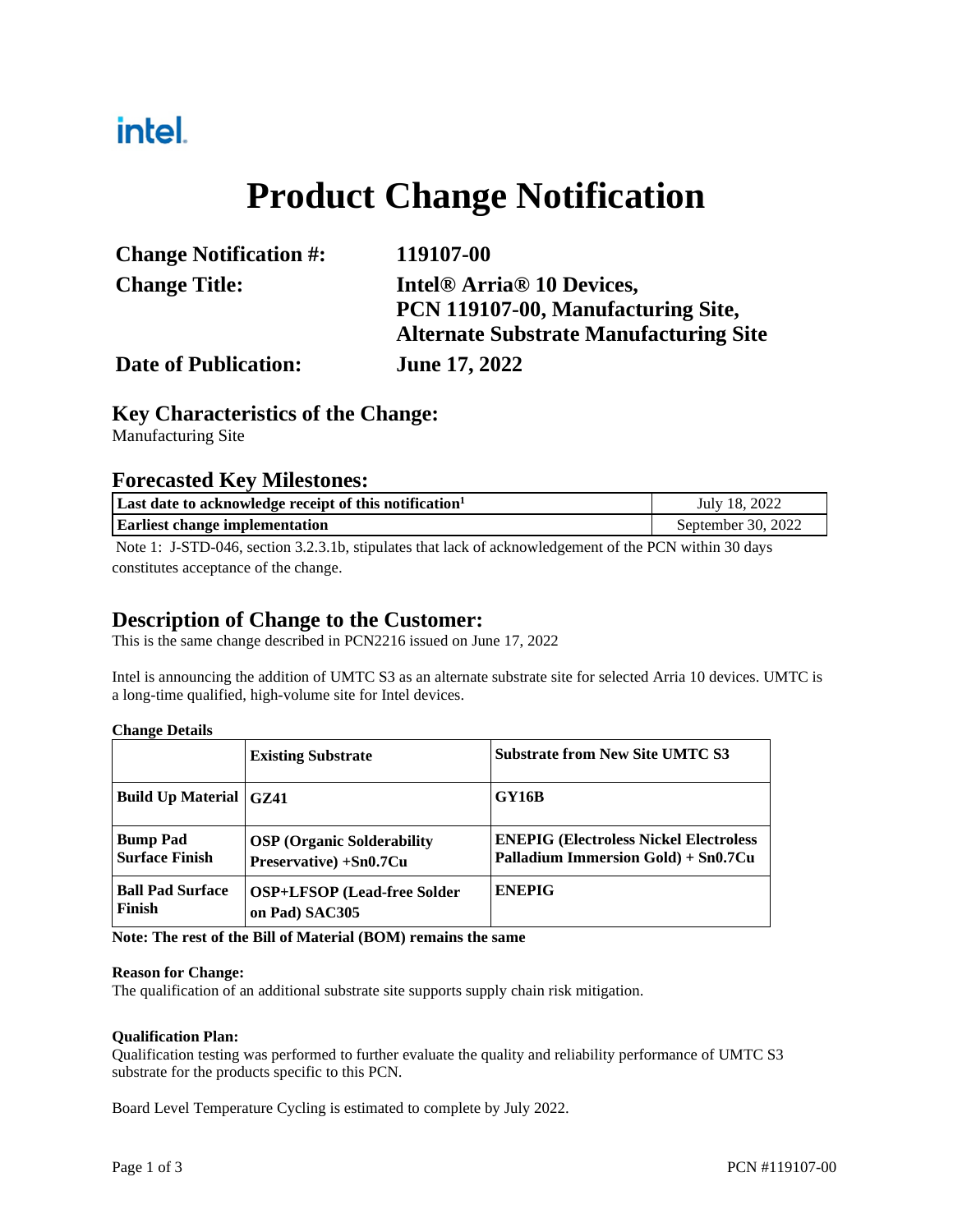#### **Reliability Test Result:**

Vehicle Device: 10AXF40GAE

| <b>Test</b>                                                         | <b>Time</b><br>point | <b>Conditions</b>                                  | <b>Standard</b>    | # of Lots/#of units | <b>Result</b> |
|---------------------------------------------------------------------|----------------------|----------------------------------------------------|--------------------|---------------------|---------------|
| Temperature Cycle                                                   | 1000                 |                                                    | JESD22-A104        | 3 lots/150 units    | Pass          |
| Test (TCB)                                                          | Cycles               | $-55^{\circ}$ C /125 $^{\circ}$ C                  |                    |                     |               |
| Temperature<br><b>Humidity Bias</b><br>(THB)                        | 1000hrs              | 85°C/85% RH                                        | <b>JESD22-A101</b> | 3 lots/150 units    | Pass          |
| <b>Unbiased Highly</b><br><b>Accelerated Stress</b><br>Test (uHAST) | 96hrs                | $130^{\circ}$ C / 85% RH                           | <b>JESD22-A118</b> | 3 lots/150 units    | Pass          |
| <b>High Temp Storage</b><br>(HTS)                                   | 1000hrs              | $150^{\circ}$ C                                    | JESD22-A103        | 3 lots/150 units    | Pass          |
| Warpage                                                             |                      | $25^{\circ}$ C to $260^{\circ}$ C<br>$(<$ 10 mils) | $SPP-024A$         | 3 lots/150 units    | Pass          |
| <b>Board Level</b>                                                  | 2000                 | $0^{\circ}$ C to                                   | <b>IPC 9701</b>    | $1$ lot/30 units    | Due in July   |
| Temperature<br>Cycling                                              | Cycles               | $100^{\circ}$ C/0.1%                               |                    |                     | 2022          |

Note 1: Preconditioning performed according to J-STD-020, MSL3 @ 260C reflow

### **Customer Impact of Change and Recommended Action:**

There is no impact to form, fit, and function. The products will meet existing electrical and mechanical specifications. Quality and reliability were evaluated through qualification testing.

Customers are requested to:

- 1. Acknowledge receipt of this notification.
- 2. Review and inform us, at the earliest convenience, of any questions or concerns regarding this change.

Please refer to the "Forecasted Key Milestones" above for the key milestones. Upon implementation, Intel will ship products using substrate from any of the qualified sites.

#### **Products Affected/Intel Ordering Codes:**

| <b>Product Family</b> | <b>Pin Count</b>   |
|-----------------------|--------------------|
| Arria 10              | F780, F1152, F1517 |

**The list of affected part numbers (OPNs) can be downloaded in Excel form:**  [https://www.intel.com/content/dam/support/us/en/programmable/support-resources/bulk](https://www.intel.com/content/dam/support/us/en/programmable/support-resources/bulk-container/pdfs/literature/pcn/pcn2216-opn-list.xlsx)[container/pdfs/literature/pcn/pcn2216-opn-list.xlsx](https://www.intel.com/content/dam/support/us/en/programmable/support-resources/bulk-container/pdfs/literature/pcn/pcn2216-opn-list.xlsx)

## **PCN Revision History:**

| <b>Date of Revision:</b> | <b>Revision Number:</b> | Reason:                  |
|--------------------------|-------------------------|--------------------------|
| June 17, 2022            | 00                      | Originally Published PCN |